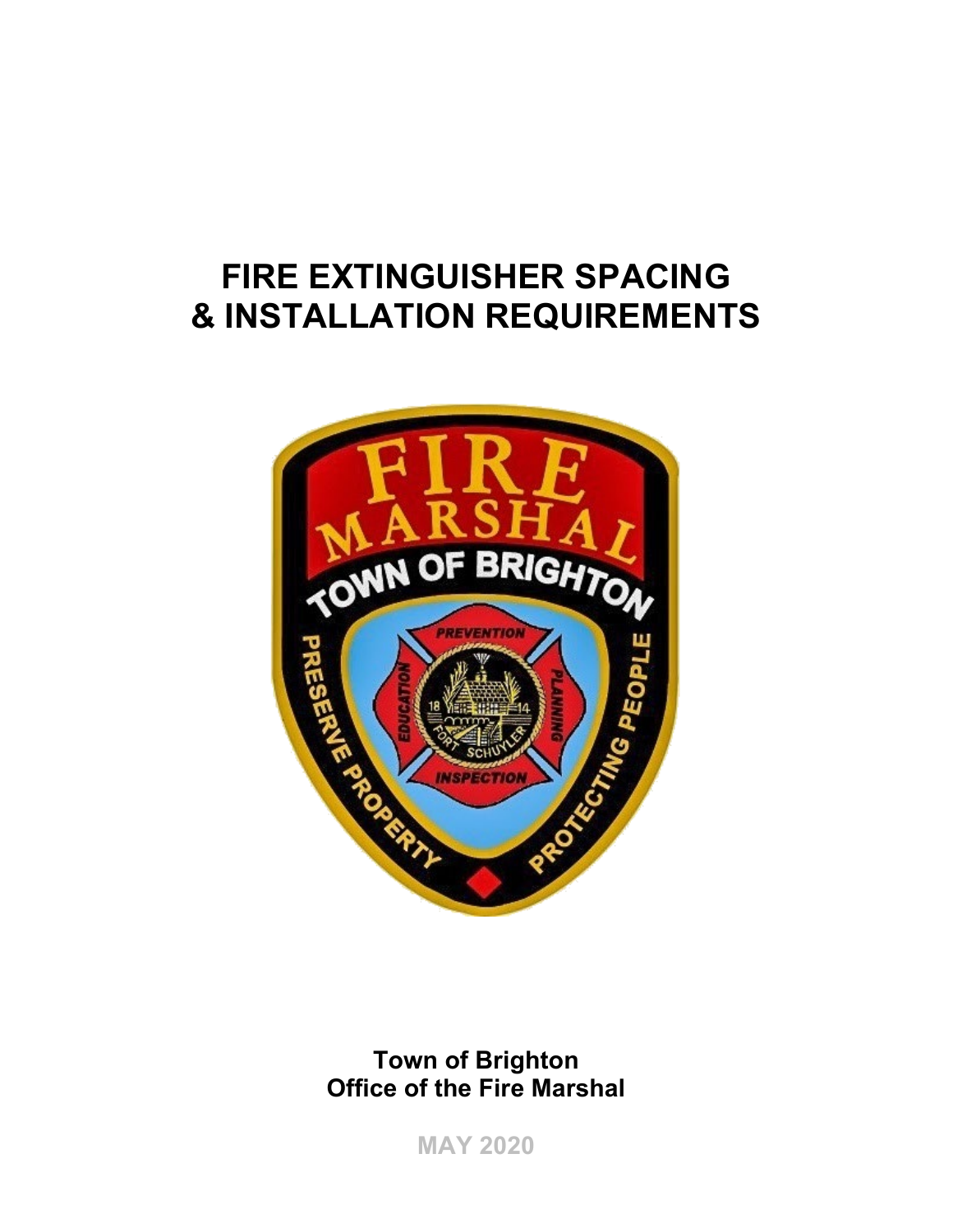#### **Scope**

The Fire Code of New York specifies the type, size and number of fire extinguishers that facilities are required to have. This guideline describes the basic requirements contained in the Fire Code of New York and the National Fire Protection Association Chapter 10 - 2018 Edition.

#### **Licensing Requirements**

No person shall engage in or conduct the trade of installing, charging, filling, maintaining, recharging, refilling, repairing and/or testing rechargeable fire extinguishers or fire extinguishing systems within the Town of Brighton without first having obtained a license therefore issued by the Fire Marshal or his designee. The Fire Marshal or his designee may issue a license under this Chapter 73 to any applicant holding a license to engage in the trade issued by the City of Rochester Fire Department or holding any other license to engage in the trade issued by another jurisdiction which the Fire Marshal determines has requirements for its issuance that are substantially similar to the licensing requirements of the City of Rochester Fire Department.

## **Where Required**

Portable fire extinguishers shall be installed in the following locations:

1. In new and existing Group, A, B, E, F, H, I, M, R-1, R-2, R-4 and S occupancies.

Exception:

- 1. In Group R-2 occupancies, portable fire extinguishers shall be required only in locations specified in Items 2 through 6 where each dwelling unit is provided with a portable fire extinguisher having a minimum rating of 1-A:10-B:C.
- 2. In Group E occupancies, portable fire extinguishers shall be required only in locations specified in Items 2 through 6 where each classroom is provided with a portable fire extinguisher having a minimum rating of 2-A:20-B:C
- 2. Within 30 feet (9144 mm) distance of travel from commercial cooking equipment and from domestic cooking equipment in Group I-1; I-2, Condition 1; and R-2 college dormitory.
- 3. In areas where flammable or combustible liquids are stored, used or dispensed.
- 4. On each floor of structures under construction, except Group R-3 occupancies, in accordance with Section 3315.1..
- 5. Where required by the sections indicated in Table 906.1.
- 6. Special-hazard areas, including but not limited to laboratories, computer rooms and generator rooms, where required by the fire code official.

# **Decoding UL Rating**

You will find a UL Rating in the title of the fire extinguishers.

For example, an **ABC Fire Extinguisher** might have a UL Rating of 4-A:80-B:C.

Fire extinguishers are rated as to which class of fires for which they are appropriate. Fire extinguishers are also rated with respect to the fires they will control. The larger the number given, the larger fire they will control.

For example, a 4A-rated extinguisher will control a larger fire than will a 2A-rated extinguisher.

*Size ratings are not provided for class C fires since this rating simply refers to the fact that the extinguishing chemical will not conduct electricity.*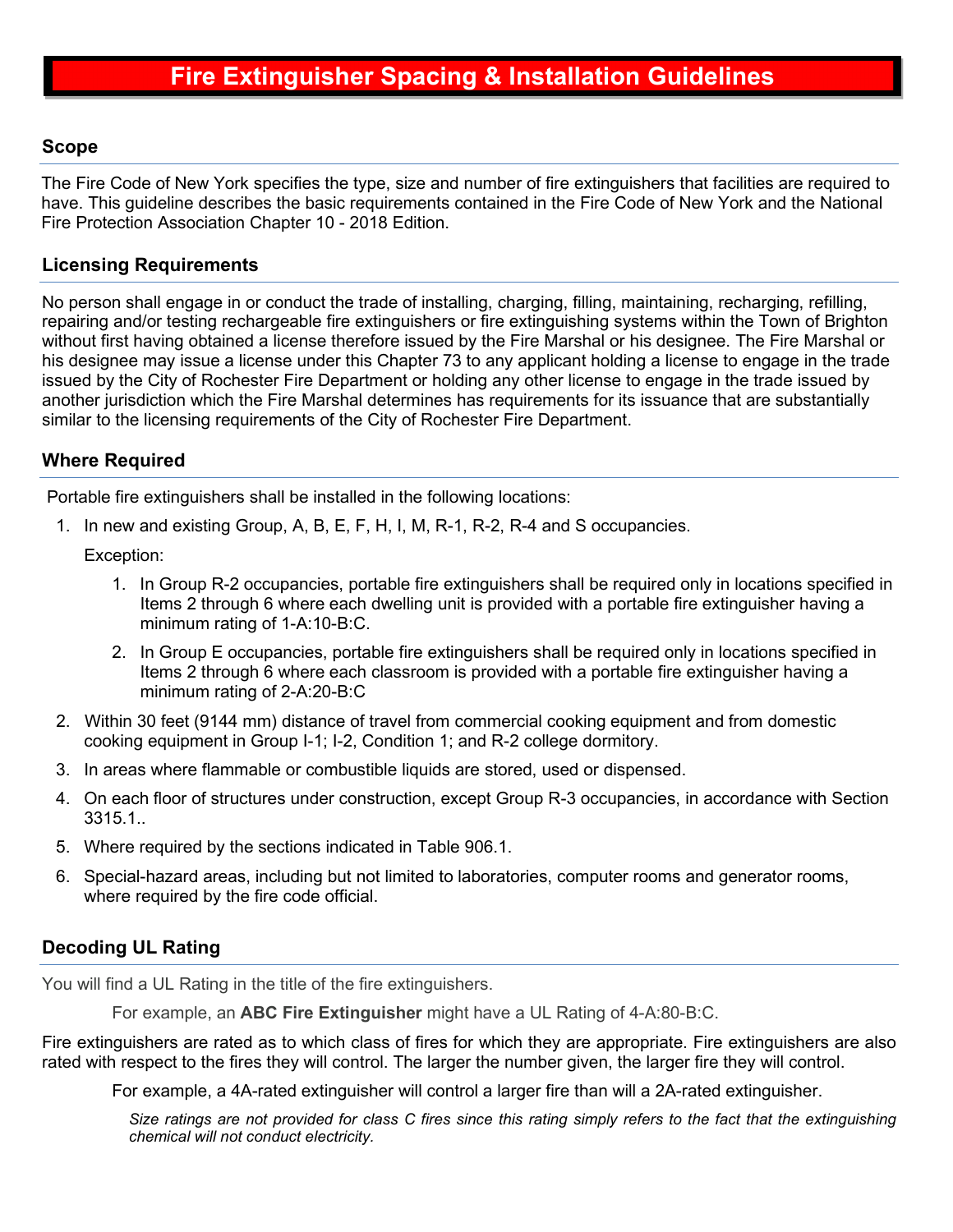# **What do the letters mean in the alpha numeric classification?**

The letter represents the type of fire that can be put out with a particular extinguisher.

Fires are divided into five categories in order to determine what type of chemical (dry chemical, carbon dioxide, etc.) will safely extinguish the fire.

| <b>CLASS A FIRES</b>                                                                                                                                                                                                                   | <b>CLASS B FIRES</b>                                                                                                                                                                                                                                 | <b>CLASS C FIRES</b>                                                                                                                                                                                                                                                   | <b>CLASS K FIRES</b>                                                                                                                                                                       |
|----------------------------------------------------------------------------------------------------------------------------------------------------------------------------------------------------------------------------------------|------------------------------------------------------------------------------------------------------------------------------------------------------------------------------------------------------------------------------------------------------|------------------------------------------------------------------------------------------------------------------------------------------------------------------------------------------------------------------------------------------------------------------------|--------------------------------------------------------------------------------------------------------------------------------------------------------------------------------------------|
|                                                                                                                                                                                                                                        |                                                                                                                                                                                                                                                      |                                                                                                                                                                                                                                                                        |                                                                                                                                                                                            |
| Fires fueled by organic,<br>combustible materials such<br>as wood, cloth, paper,<br>rubber, and many plastics.<br>These fires pose a risk to<br>restaurants with wood-<br>burning stoves,<br>campgrounds, and other<br>outdoor venues. | Fires fueled by flammable<br>liquids, combustible<br>liquids, petroleum<br>greases, tars, oil-based<br>paints, solvents, lacquers,<br>alcohol, and flammable<br>gases. These fires can be<br>prominent in gas stations,<br>bars, and chemistry labs. | Electrical fires involving<br>energized electrical<br>equipment, such as short-<br>circuiting machinery and<br>overloaded electrical<br>cables. These are a<br>danger in breaker rooms,<br>server rooms, or any area<br>with a high volume of<br>electrical equipment. | A major danger in<br>restaurant kitchens,<br>Class K fires occur in<br>cooking appliances<br>that utilize a<br>flammable cooking<br>media such as<br>vegetable or animal<br>oils and fats. |

# **What do the numbers in the alpha numeric classification mean (ie. 1A:10B:C)?**

There is a number rating. For Type A fires, a 1 would have the equivalent of 1¼ gallons of water, a 2 would be equivalent to 2½ gallons, 3 would be 3¾ gallons of water, and so forth.

For Type B and Type C fires, the number represents the square footage that the extinguishing agent would cover. For example, a number 2 would cover two square feet and a 5 would extinguish an area five square feet and so forth

### **Now that you know exactly what the numbers mean, let's observe how extinguishers compare qualitatively to one another.**



Let's compare an extinguisher with a **4-A:80-B:C rating** to one with a **1-A:10-B:C rating**.

Based on what you've learned above, you know that:

4-A:80-B:C is 4x more potent against Class A fires than 1-A:10-B:C. 4-A:80-B:C is 8x more potent against Class B fires than 1-A:10-B:C. Both extinguishers can combat class C fires.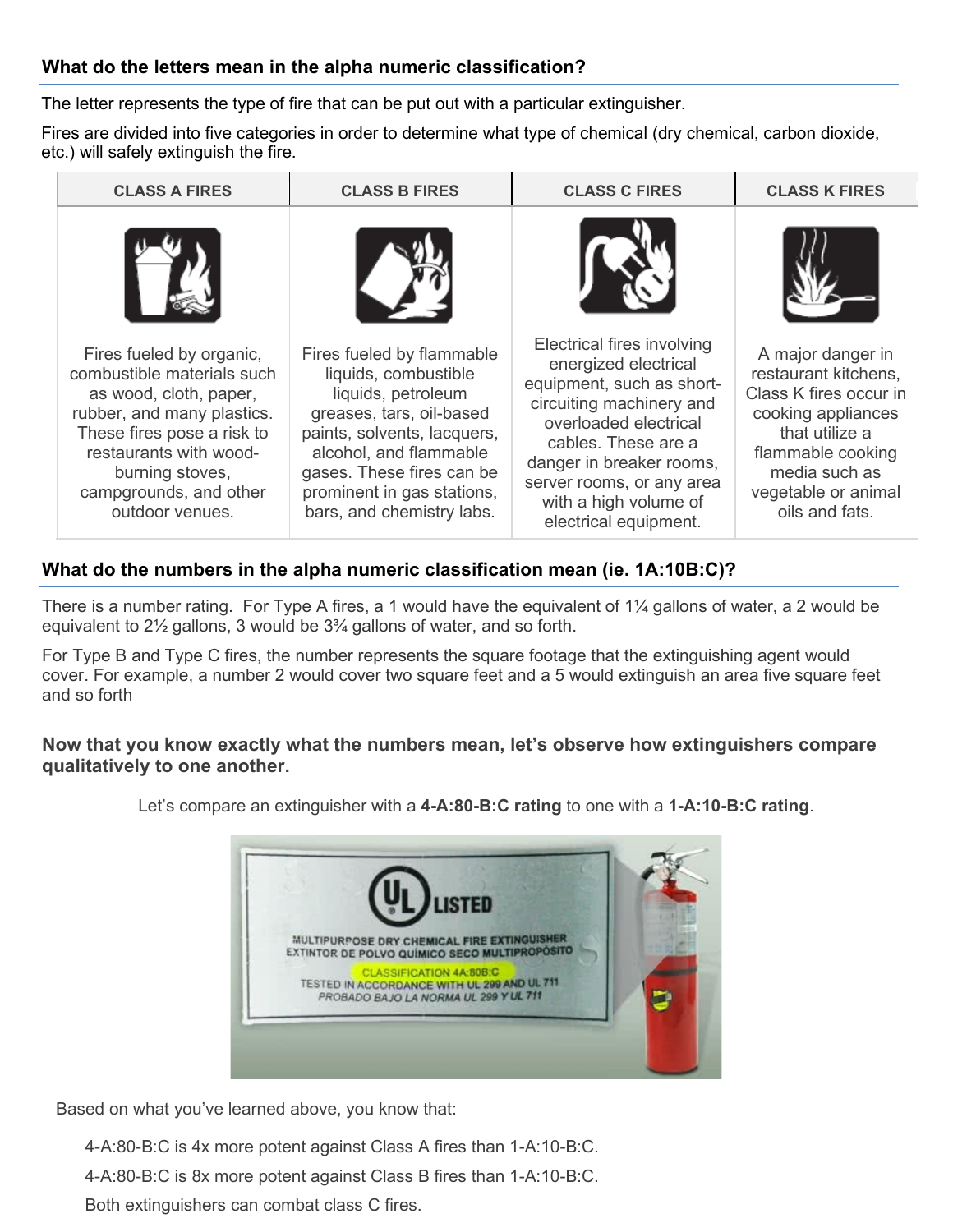| <b>Type of Hazard Basic Minimum</b>                                                                                                                              | <b>Extinguisher</b><br>Rating                                                | <b>Maximum Travel Distance(ft) /</b><br><b>Coverage Area to Extinguishers (sq. ft)</b> |                                                                                                                                                                                                                                                                  |  |  |  |
|------------------------------------------------------------------------------------------------------------------------------------------------------------------|------------------------------------------------------------------------------|----------------------------------------------------------------------------------------|------------------------------------------------------------------------------------------------------------------------------------------------------------------------------------------------------------------------------------------------------------------|--|--|--|
| Light hazard                                                                                                                                                     | 2A 10B:C                                                                     | 75 feet                                                                                | Maximum coverage of 3,000 square feet per unit of A<br>(thus a 2A extinguisher can cover 6000 sq. ft)                                                                                                                                                            |  |  |  |
|                                                                                                                                                                  |                                                                              |                                                                                        |                                                                                                                                                                                                                                                                  |  |  |  |
| Ordinary Hazard with moderate<br>amounts of Class A combustibles<br>and only minimal amounts of<br>flammable/combustible liquids and<br>gases.                   | 2A 10B:C                                                                     | 75 feet                                                                                | Maximum coverage of 1,500 square feet per unit of A<br>(thus a 2A extinguisher can cover 3,000 sq. ft.)                                                                                                                                                          |  |  |  |
| Ordinary hazard with moderate<br>amounts of flammable/combustible<br>liquids and gases. Examples:<br>Parking garages, small laboratories,<br>and hardware stores | <b>Option 1</b><br>2A 10B:C<br><b>Option 2</b><br>2A 20B:C                   | 30 feet<br>50 feet                                                                     | Maximum coverage of 1,500 square feet per unit of A<br>(thus a 2A extinguisher can cover 3,000 sq. ft.)<br>Maximum coverage of 1,500 square feet per unit of A<br>(thus a 2A extinguisher can cover 3,000 sq. ft.                                                |  |  |  |
|                                                                                                                                                                  |                                                                              |                                                                                        |                                                                                                                                                                                                                                                                  |  |  |  |
| Extra hazard - all types                                                                                                                                         | Option 1*<br>4A 40B:C<br><b>Option 2</b><br>4A 80B:C<br>*4A 40B:C            | 30 feet<br>-----<br>50 feet                                                            | Maximum coverage of 1,000 square feet per unit of A<br>(thus a 4A extinguisher can cover 4,000 sq. ft.)<br>Maximum coverage of 1,000 square feet per unit of A<br>(thus a 4A extinguisher can cover 4,000 sq. ft.)<br>may be hard to locate new - larger size ok |  |  |  |
|                                                                                                                                                                  |                                                                              |                                                                                        |                                                                                                                                                                                                                                                                  |  |  |  |
|                                                                                                                                                                  |                                                                              |                                                                                        |                                                                                                                                                                                                                                                                  |  |  |  |
| <b>Commercial kitchens</b>                                                                                                                                       | 2A 1B: C;<br>Recommend<br>using through-<br>out the<br>restaurant<br>Class K | 30 feet                                                                                | Maximum coverage of 1,000 square feet per unit of A<br>(thus a 4A extinguisher can cover 4,000 sq. ft.)                                                                                                                                                          |  |  |  |

### **Basic Fire Extinguisher Selection, Numbers and Location**

1. For each area, determine the hazard classification using the definitions below.

**Light (low) Hazard**: Light hazard occupancies are locations where the total amount of Class A combustible materials, including furnishings, decorations, and contents, is of minor quantity.

This may include some buildings or rooms occupied as offices, classrooms, churches, assembly halls, guestroom areas of hotels/motels, etc.

This classification anticipates that the majorities of content items are either noncombustible or so arranged that a fire is not likely to spread rapidly. Small amounts of Class B flammables used for duplicating machines, art departments, etc. are included in this classification provided that they are kept in closed containers and safely stored.

**Ordinary (light) Hazard**: Ordinary hazard occupancies are locations where the total amount of Class A combustibles and Class B flammables are present in greater amounts than expected under light (low) hazard occupancies.

These occupancies could consist of dining area, mercantile shops and allied storage, light manufacturing, research operations, auto showrooms, parking garages, workshop or support service area of light (low) hazard occupancies, and warehouses containing Class I or Class II commodities as defined in NFPA 231, Standard for General Storage (Class I and Class II commodities include noncombustible products on wooden or certain plastic pallets, in ordinary cardboard cartons or in paper wrappings, or in slatted wooden crates, solid wooden boxes, multiple-thickness paperboard cartons with or without pallets. The products are allowed to contain a limited amount of plastics.)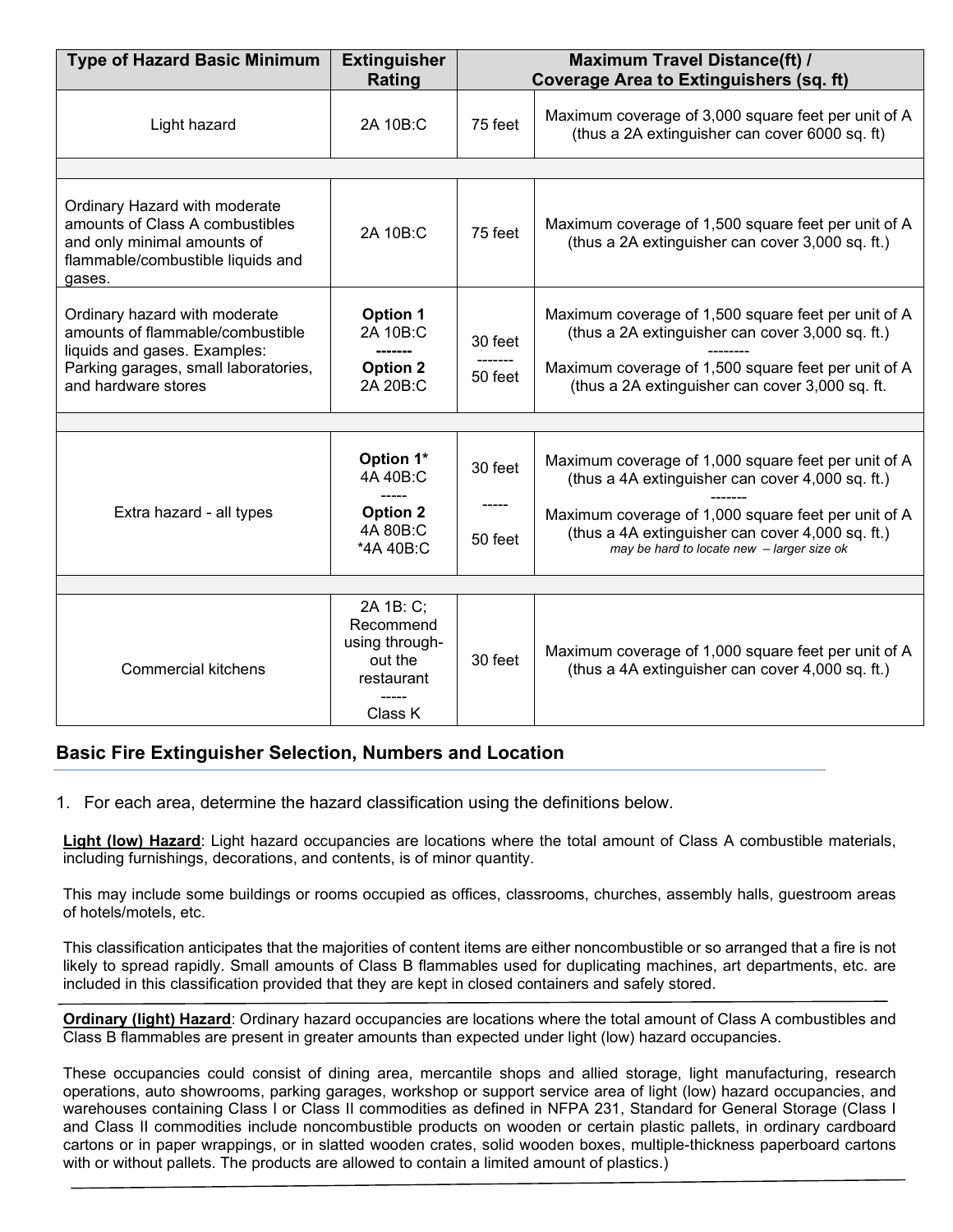**Extra (High) Hazard:** Extra hazard occupancies are locations where the total amount of Class A combustibles and Class B flammables present, in storage, production use, and/or finished product is over and above those expected and classed as ordinary (light) hazards.

These occupancies could consist of woodworking, vehicle repair, aircraft and boat servicing, cooking area, individual product display showrooms, product convention center displays, and storage and manufacturing processes such as painting, dipping, coating, including flammable liquid handling. Also included is warehousing or in-process storage of other than Class I and Class II commodities (i.e. plastics as a part of product or package)

2. Using the table below determine what size and type of fire extinguisher you need; how many you need and the maximum allowed travel distance to a fire extinguisher.

*Note: a small, higher hazard operation (such as a spray booth) located in a larger area can be provided with an extinguisher specifically for that operation while the rest of the fire extinguishers in the area are rated for the overall*  hazard of the area. An example is provided on the last page of this document. Please also note that this chart *addresses general situations, not special hazards. Special situations are addressed in 4) below.*

- 3. Locate the fire extinguishers throughout the facility to satisfy the number of extinguishers needed based on square footage and the maximum travel distance. In general, fire extinguishers should be located near exit doors and in exit paths so that employees do not have to go deeper into a building to get a fire extinguisher, thus compromising their ability to exit should that be necessary. Fire extinguisher must be mounted on the wall or a post or placed on shelves. The bottom of the extinguisher must be between 4 and 48 inches off the ground.
- 4. The above information and the following are general guidelines. Special situations exist for which additional guidance is needed. For example, open tanks of flammable liquids, high piled storage of combustible materials, large scale spraying of flammable liquids, etc. For situations such as these, contact the Office of the Fire Marshal at (585) 784-5220 for assistance

### **Size and Distribution**

For Light (Low) and Ordinary (Moderate) hazard occupancies, the minimum fire extinguisher designation shall be 2-A:10 B:C. (Commonly known as a "5 lb." extinguisher). Maximum travel distance to extinguishers shall not exceed 75 feet.

2½ pound, or "kitchen extinguishers" are not addressed in the fire code.

While these have been accepted to meet requirements in apartments buildings in the past, they are no longer considered acceptable. Extinguisher requirements for apartments can now be met by placing a 1-A:10-B:C extinguisher in each apartment, or by placing a 2-A:10-B:C on the outside of apartment unit within the hallway in such a manner as to meet the 75-foot requirement stated above.

#### **Commercial Kitchen Fire Extinguishers**

Commercial cooking equipment involving vegetable or animal oils and fats shall be protected by a Class K rated portable extinguisher. The extinguisher shall be located within a 30-foot travel distance of commercial-type cooking equipment.

#### **Conspicuous Location**

Extinguishers shall be located in conspicuous locations where they will be readily accessible and immediately available for use. These locations shall be along normal paths of travel , unless the Fire Marshal determines that the hazard posed indicates the need for placement away from normal paths of travel.

### **Unobstructed and Unobscured**

Fire extinguishers shall not be obstructed or obscured from view. In rooms or areas in which visual obstruction cannot be completely avoided, means shall be provided to indicate the locations of extinguishers.